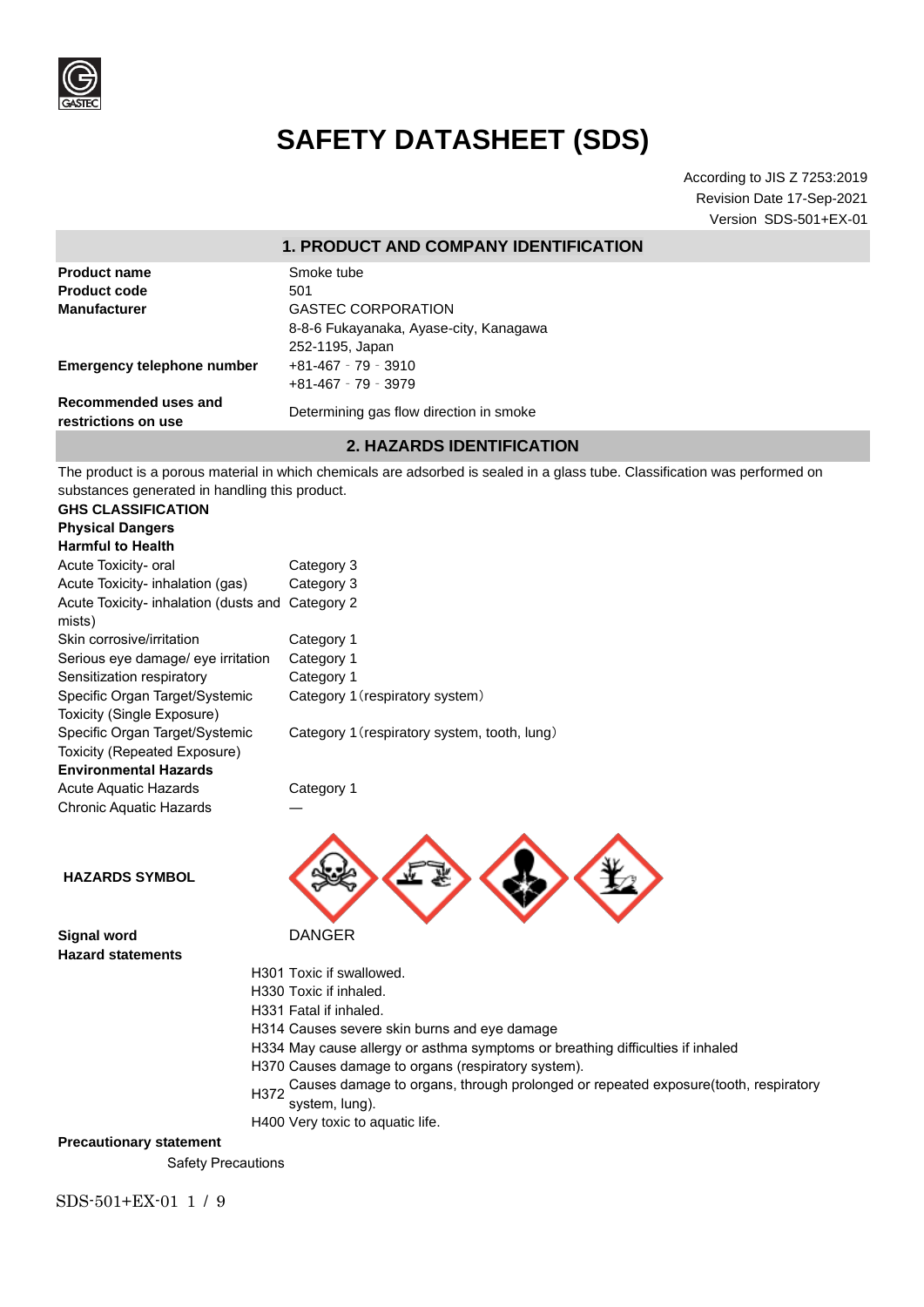Do not inhale smoke generated from the tube.

Wash hands thoroughly handling.

Do not eat, drink or smoke when using this protect

Use only outdoors or in a well-ventilated area.

Do not use smoke in the vicinity of precision equipment or electronic equipment as it corrodes metal.

Do not generate smoke toward humans.

When breaking off both ends of the tube, keep the tube away from the eye to prevent injury. Do not touch broken glasses and reagents with bare hands.

Wear protective gloves/protective clothing/eye protection/face protection

Avoid release to the environment.

#### Emergency Procedures

IF SWALLOWED: Rinse mouth. Do NOT induce vomiting. Immediately call a POISON CENTER or doctor/physician.

IF INHALED: If breathing is difficult, remove victim to fresh air and keep at rest in a position comfortable for breathing. If experiencing respiratory symptoms: Call a POISON CENTER or doctor/physician.

IF ON SKIN (or hair): Remove/Take off immediately all contaminated clothing. Rinse skin with water/shower. Immediately call a POISON CENTER or doctor/physician.

IF IN EYES: Rinse cautiously with water for several minutes. Remove contact lenses, if present and easy to do. Continue rinsing. Immediately call a POISON CENTER or doctor/physician.

IF exposed: Call a POISON CENTER or doctor/physician.

Wash contaminated clothing before reuse.

Collect spillage.

#### Storage

The tube should be stored in a cool and dark place. The attached cap is for temporary storage and should not be used for long-term storage. Do not store with rubber balls attached. Do not store with precision instruments or electronic products.

#### Disposal

Dispose of the tube after being immersed in a lot of water (e.g. 1L) or after all the reagents are consumed.

When the tube is broken, employ 'ACCIDENTAL RELEASE MEASURES' under section 6. Should be disposed properly in accordance with local regulations.

This smoke tubes does not contain any hazardous components. Should be disposed properly in accordance with local regulations.

When the smoke tube is soaked in water, water is acidic. Should be disposed properly in accordance with local regulations. Alternatively, neutralize with sodium bicarbonate (baking soda) in a well-ventilated place or local exhaust ventilation before disposal. (For example, use 1L of 5w/v% sodium bicarbonate aqueous solution for six unused tubes.) Use caution because carbon dioxide and other substances may be generated during the neutralization process.

# **3. COMPOSISION/INFORMATION ON INGREDIENTS**

**SUBSTANCE/MIXTURE** MIXTURE (a porous material (<5%) in which stannic chloride(IV) (5-15%) is adsorbed is sealed in a glass tube)

> The product reacts with moisture in the air to generate hydrogen chloride and stannic oxide (Ⅳ).

There is component information of the product and smoke in terms of the performance of the products.

|                                    | Reagents                                                          |                       | Smoke                          |                    |  |  |
|------------------------------------|-------------------------------------------------------------------|-----------------------|--------------------------------|--------------------|--|--|
| <b>Chemical identity</b>           | Vermiculite                                                       | Stannic chloride (IV) | Hydrogen chloride              | Stannic oxide (IV) |  |  |
| <b>Synonyms</b>                    |                                                                   | Tin tetrachloride     | Anhydrous hydrochloric<br>acid | Tin dioxide        |  |  |
| <b>Chemical formula</b>            | $(Mg, Fe)_{3}(Si, Al, Fe)_{4}O_{10}(OH)_{2}$<br>4H <sub>2</sub> O | SnCl <sub>4</sub>     | HCI                            | SnO <sub>2</sub>   |  |  |
| <b>CAS RN</b>                      | 1318-00-9                                                         | 7646-78-8             | 7647-01-0                      | 18282-10-5         |  |  |
| <b>ISHL No.</b>                    |                                                                   | $(1)-260$             | $(1) - 215$                    | $(1) - 551$        |  |  |
| Impure elements<br>contributing to | No data available                                                 | No data available     | No data available              | No data available  |  |  |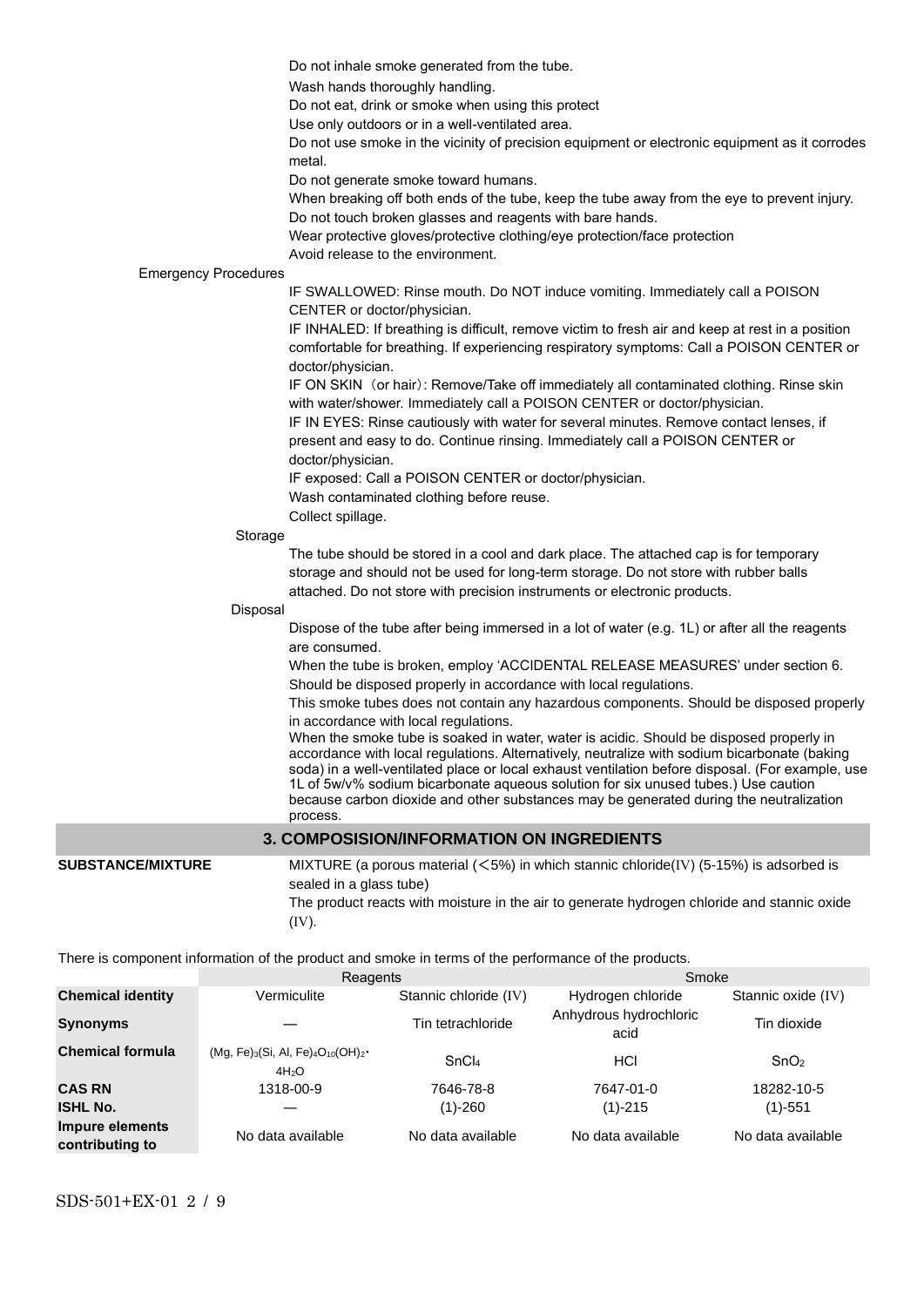| classification and<br>stabilizing additives                                                               |         |                                                                                                                                                                                                                                                                                       |                              |                                                                                                                                                                                                                                                                                                                                                                                                                                                                                                                                                                                    |  |
|-----------------------------------------------------------------------------------------------------------|---------|---------------------------------------------------------------------------------------------------------------------------------------------------------------------------------------------------------------------------------------------------------------------------------------|------------------------------|------------------------------------------------------------------------------------------------------------------------------------------------------------------------------------------------------------------------------------------------------------------------------------------------------------------------------------------------------------------------------------------------------------------------------------------------------------------------------------------------------------------------------------------------------------------------------------|--|
| <b>Content</b>                                                                                            | $< 5\%$ |                                                                                                                                                                                                                                                                                       | 5-15%                        | maximum concentration:<br>1550ppm (40°C 1atm)<br>(theoretical value)                                                                                                                                                                                                                                                                                                                                                                                                                                                                                                               |  |
|                                                                                                           |         |                                                                                                                                                                                                                                                                                       | <b>4. FIRST-AID MEASURES</b> |                                                                                                                                                                                                                                                                                                                                                                                                                                                                                                                                                                                    |  |
| Inhalation                                                                                                |         |                                                                                                                                                                                                                                                                                       |                              | If inhaled a large amount of smoke, remove victim to fresh air and keep at rest in a position                                                                                                                                                                                                                                                                                                                                                                                                                                                                                      |  |
| <b>Skin contact</b>                                                                                       |         | comfortable for breathing. Contact a doctor immediately.<br>If the reagents or smoke comes in contact with the skin, immediately remove all affected<br>clothes, rinse skin with water, and wash in shower. Contact a doctor immediately.<br>Wash contaminated clothing before reuse. |                              |                                                                                                                                                                                                                                                                                                                                                                                                                                                                                                                                                                                    |  |
| Eye contact                                                                                               |         | minutes and consult a doctor immediately.<br>to do. Continue rinsing. Contact a doctor immediately.                                                                                                                                                                                   |                              | If reagents or smoke enters the eyes, immediately flush with plenty of water for at least 15<br>Rinse cautiously with water for several minutes. Remove contact lenses, if present and easy                                                                                                                                                                                                                                                                                                                                                                                        |  |
| Ingestion<br><b>Most important</b><br>symptoms/effects, acute and<br>delayed                              |         | Sore throat. Symptoms may be delayed.<br>Skin contact: Severe skin burn, pain.<br>Eye contact: Corrosive. Pain, blurred vision, and severe burns.                                                                                                                                     |                              | If reagents is swallowed, rinse the mouth immediately and contact a doctor.<br>Inhalation: Corrosive. Burning sensation. Cough. Labored breathing. Shortness of breath.<br>Symptoms of pulmonary oedema often do not appear until 2-3 hours have elapsed and are<br>exacerbated without rest. Rest and medical observation are therefore essential.                                                                                                                                                                                                                                |  |
| Personal protective equipment<br>(PPE) for first-aid responders<br><b>Special precautions for doctors</b> |         | respiratory treatment promptly.                                                                                                                                                                                                                                                       |                              | The rescuer should wear appropriate personal protective equipment, as appropriate.<br>A doctor or person appointed by a doctor should consider implementing appropriate                                                                                                                                                                                                                                                                                                                                                                                                            |  |
|                                                                                                           |         | <b>5. FIRE FIGHTING MEASURES</b>                                                                                                                                                                                                                                                      |                              |                                                                                                                                                                                                                                                                                                                                                                                                                                                                                                                                                                                    |  |
| Suitable extinguishing media                                                                              |         | sands.                                                                                                                                                                                                                                                                                |                              | Water spray, foam extinguishing agents, powder extinguishing agents, carbon dioxide, dry                                                                                                                                                                                                                                                                                                                                                                                                                                                                                           |  |
| Unsuitable extinguishing media<br>Specific hazards arising from the<br>chemical                           |         | Rod-like water discharge<br>hydrogen chloride is generated, so be careful.<br>is heavier than air<br>hazard.<br>Move smoke tubes from the fire area if not hazardous.                                                                                                                 |                              | Immediately remove the tube to the safe place. If it is impossible to move, cool by sprinkling<br>water on the tube and the surrounding area. When water enters the inside of the tube,<br>Stannic chloride (IV) may generate irritating, corrosive and/or toxic gases by fire. The vapour<br>Stannic chloride (IV) reacts violently with water and moisture and may form corrosive<br>hydrochloric acid. Reacts with telepin oils, alcohols and amines causing fire and explosion<br>Even after extinguishing the fire, sufficiently cool the smoke tubes using a large amount of |  |
|                                                                                                           |         |                                                                                                                                                                                                                                                                                       |                              | water. When heated and decomposed, harmful hydrogen chloride is generated.<br>Special protective actions for fire- Equip appropriate respiratory apparatus, and wear protective (chemical-resistant) clothing.                                                                                                                                                                                                                                                                                                                                                                     |  |
| fighters                                                                                                  |         | <b>6. ACCIDENTAL RELEASE MEASURES</b>                                                                                                                                                                                                                                                 |                              |                                                                                                                                                                                                                                                                                                                                                                                                                                                                                                                                                                                    |  |
| Personal precautions, protective<br>equipment and emergency<br>procedures                                 |         | inhalation of gases.                                                                                                                                                                                                                                                                  |                              | When the tube is broken, it fumes due to moisture in the air and generates harmful hydrogen<br>chloride. Therefore, workers wear appropriate protective equipment (see section "8.<br>Exposure Prevention and Protective Measures") and avoid contact with eyes and skin or<br>Immediately isolate the appropriate distance in all directions as a leak zone. Do not touch or<br>walk through leaks. Ban any unauthorized people from entry. Stay upwind. Avoid staying in                                                                                                         |  |
| <b>Environmental precautions</b><br><b>Collection/Neutralization</b>                                      |         | Do not release it into the environment.                                                                                                                                                                                                                                               |                              | low ground. Forbid entry to area until gas disperses. If in an enclosed space, ventilate.<br>The reagents is collected in a container, neutralized with sodium bicarbonate (baking soda) in<br>a well-ventilated place or local exhaust ventilation, and then discarded. (For example, use 1L                                                                                                                                                                                                                                                                                      |  |
| <b>Containment and purification</b><br>methods/equipment                                                  |         |                                                                                                                                                                                                                                                                                       |                              | of 5w/v% sodium bicarbonate aqueous solution for six unused tubes.)<br>The reagents is collected in a container, neutralized with sodium bicarbonate (baking soda) in<br>a well-ventilated place or local exhaust ventilation, and then discarded. (For example, use 1L<br>of 5w/v% sodium bicarbonate aqueous solution for six unused tubes.)                                                                                                                                                                                                                                     |  |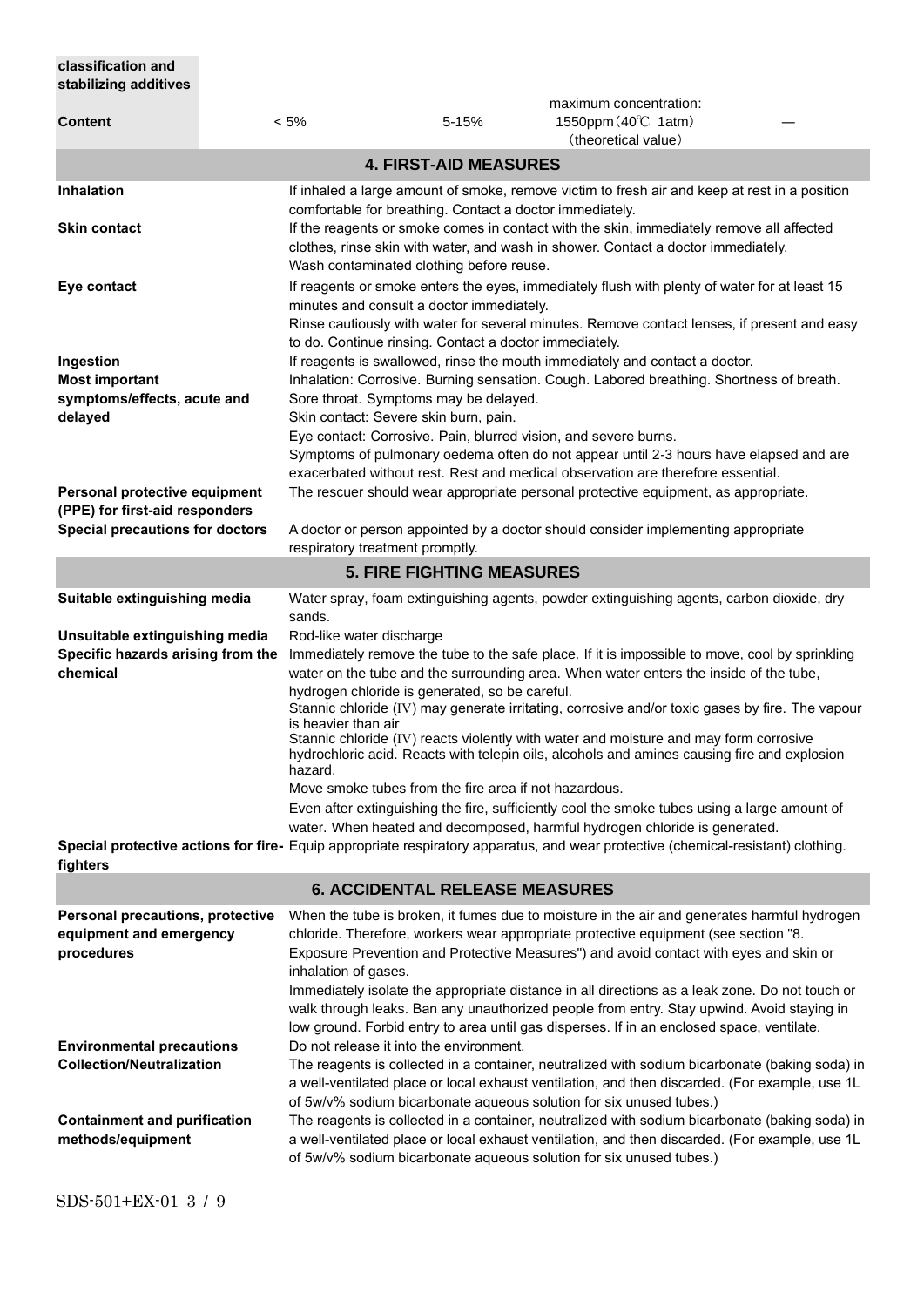Remove all ignitors. (Ban smoking in the vicinity, as well as anything that sparks or emits flame.) Prevent leaks into drainage pipes, sewers, basements, and other sealed areas. Stay away from affected area until gas has dispersed.

# **7. HANDLING AND STORAGE**

| <b>Handling</b>                                                                   |                                                                                                                                                                                                                                                                                                                                                                                                                                                                                                                      |
|-----------------------------------------------------------------------------------|----------------------------------------------------------------------------------------------------------------------------------------------------------------------------------------------------------------------------------------------------------------------------------------------------------------------------------------------------------------------------------------------------------------------------------------------------------------------------------------------------------------------|
| <b>Technical measures</b>                                                         | Employ 'EXPOSURE CONTROL/ PERSONAL PROTECTION' under section 8 and equip<br>protective gear.                                                                                                                                                                                                                                                                                                                                                                                                                         |
|                                                                                   | Precautions for safe handling Do not inhale smoke because the tube fumes due to reaction with moisture in the air and<br>generates harmful hydrogen chloride. Smoke contains harmful hydrogen chloride and irritates<br>the eyes and the skin. When inhaled, it irritates the mucous membranes of the nose, throat,<br>etc., and the coughing is produced.<br>Do not use the tube in the vicinity of precision equipment or electronic equipment as smoke<br>corrodes metal.<br>Do not generate smoke toward humans. |
|                                                                                   | Do not use in sealed spaces. Nebulization should be performed thoroughly during use.                                                                                                                                                                                                                                                                                                                                                                                                                                 |
|                                                                                   | When breaking off both ends of the tube, wear appropriate protective equipment to prevent<br>injury.<br>Do not touch the reagents with bare hands when the tube cuts, spatulas, or breaks.<br>Do not intentionally inhale.<br>Do not eat, drink, or smoke when using this product. Wash hands thoroughly after handling.<br>Do not inhale the gas. Avoid contact with skin. Avoid contact with eyes.<br>Avoiding Contact See Section 10, 'Safety and Reactiveness.'                                                  |
| <b>Storage</b>                                                                    |                                                                                                                                                                                                                                                                                                                                                                                                                                                                                                                      |
|                                                                                   | Contamination Dangers See Section 10, 'Safety and Reactiveness.'                                                                                                                                                                                                                                                                                                                                                                                                                                                     |
|                                                                                   | Storage Requirements The tubes should be stored in a cool and dark place. The attached cap is for temporary<br>storage and should not be used for long-term storage. Do not store with rubber balls<br>attached.<br>Do not store with precision instruments or electronic products.<br>Store away from combustible substances, strong reducing agents, strong oxidants, strong<br>bases, metals.<br>Store in a cool, well-ventilated place protected from sunlight. Store in locked area.                            |
|                                                                                   | 8. EXPOSURE CONTROL/ PERSONAL PROTECTION                                                                                                                                                                                                                                                                                                                                                                                                                                                                             |
| <b>Control parameters</b>                                                         |                                                                                                                                                                                                                                                                                                                                                                                                                                                                                                                      |
| Administrative levels(JAPAN)<br>JSOH(JAPAN)<br>ACGIH                              | Not Applicable<br>Hydrogen chloride: 2ppm, 3.0mg/m <sup>3</sup> (maximum permissible concentration) (2014)<br>Hydrogen chloride: TLV-STEL(C) 2ppm (2009)<br>Stannic chloride (IV): TLV-TWA 2mg/m <sup>3</sup> as Sn                                                                                                                                                                                                                                                                                                  |
|                                                                                   | Appropriate engineering controls The facility in which this product is stored and/or used should be equipped with an eye-<br>washing apparatus and a safety shower.                                                                                                                                                                                                                                                                                                                                                  |
| Individual protection measures,<br>such as personal protective<br>equipment (PPE) |                                                                                                                                                                                                                                                                                                                                                                                                                                                                                                                      |
| Respiratory protection                                                            | Wear appropriate respiratory protective equipment. Wear an insufflation mask, air respirator,<br>or oxygen respirator when exposure is possible.                                                                                                                                                                                                                                                                                                                                                                     |
|                                                                                   | Eye /face protection Wear appropriate protective eye protection.<br>Skin protection Wear protective clothing and protective gloves                                                                                                                                                                                                                                                                                                                                                                                   |
|                                                                                   | 9. PHYSICAL AND CHEMICAL PROPERTIES AND SAFETY CHARACTERISTICS                                                                                                                                                                                                                                                                                                                                                                                                                                                       |

Reagents are prepared by adsorbing chemicals on porous materials, and there is no physical and chemical properties. Physical and chemical properties of chemicals contained in the reagents and generated gases for humans in single cases are described below.

|                     | Reagents                                    |                                        | Smoke                                          |
|---------------------|---------------------------------------------|----------------------------------------|------------------------------------------------|
|                     | Stannic chloride (IV)                       | Hydrogen chloride                      | Stannic oxide (IV)                             |
|                     | Physical state Liquid: ICSC(2004)           | Gas(mist)                              | solid (20 $\degree$ C, 1atm) (GHS definition)  |
|                     | Colour Colourless or slightly yellow: White |                                        | White or slightly gray (ICSC (2004))           |
|                     | <b>Order Pungent odor: ICSC(2004)</b>       | Pungent odor                           | No data available                              |
| <b>Melting</b>      |                                             |                                        | $1.630^{\circ}$ C                              |
|                     | point/freezing -33°C: HSDB (2014)           | $-114.31^{\circ}$ C: ACGIH (7th, 2002) | (HSDB(Access on August 2019))                  |
| point               |                                             |                                        |                                                |
| Boiling point,      |                                             |                                        | $1,800 \sim 1,900^{\circ}$ (sublimation point) |
|                     | initial boiling point 114.15°C:HSDB (2014)  | -85.05 (760mmHg): Merk (13th, 2001)    | (ICSC (2004))                                  |
| and boiling range   |                                             |                                        |                                                |
| SDS-501+EX-01 4 / 9 |                                             |                                        |                                                |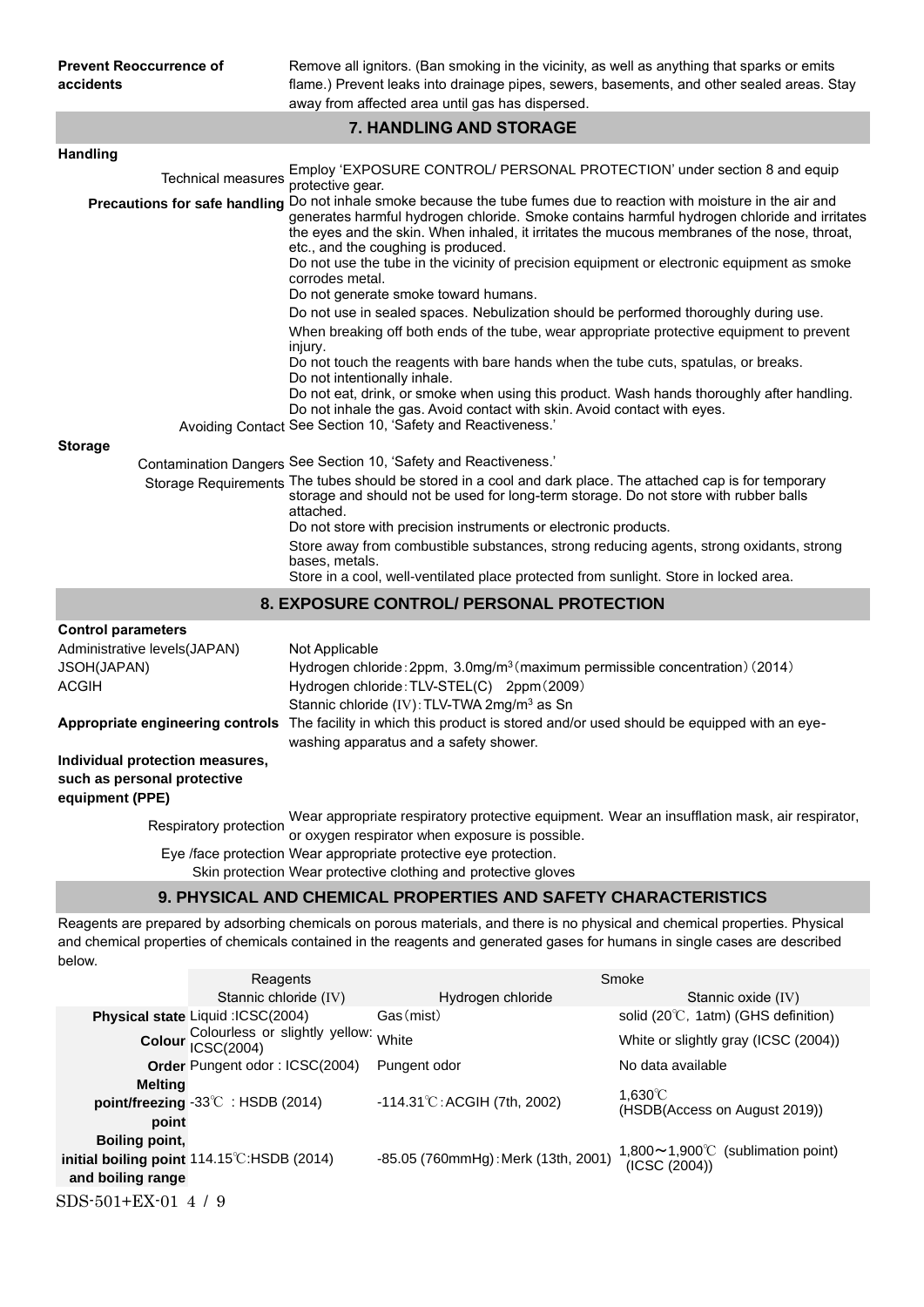| <b>Flammability</b>         | Non flammable : ICSC<br>(Access on Dec. 2008)              | No data available                                                                                                                     | Non flammable (ICSC (2004)                                                                        |
|-----------------------------|------------------------------------------------------------|---------------------------------------------------------------------------------------------------------------------------------------|---------------------------------------------------------------------------------------------------|
| Lower and upper             |                                                            |                                                                                                                                       |                                                                                                   |
|                             | explosion limit No data available                          | No data available                                                                                                                     | No data available                                                                                 |
| /flammability limit         |                                                            |                                                                                                                                       |                                                                                                   |
|                             |                                                            | Flash point Non flammable: HSDB (2014) Non flammable gas : Hommel (1991) No data available                                            |                                                                                                   |
| temperature                 | Auto-ignition No data available                            | Non flammable gas : Hommel (1991) No data available                                                                                   |                                                                                                   |
| temperature                 | Decomposition No data available                            | No data available                                                                                                                     | No data available                                                                                 |
|                             | <b>pH</b> $0.2(20^{\circ}\text{C})$ : HSDB (2014)          | 0.10 (1.0 N); 1.10 (0.1 N); 2.02 $4 \sim 5$ (20°C)<br>$(0.01N)$ ; 3.02 $(0.001 N)$ ; 4.01 $(0.0001$<br>N) : HSDB (2005)               | (GESTIS (Access on August 2019))                                                                  |
| viscositv                   | Kinematic<br>No data available                             | No data available                                                                                                                     | No data available                                                                                 |
|                             | Soluble in water<br>Solubility : HSDB (2004)               | Water: 67g/100ml(30 °C)(ICSC<br>(2002)<br>82.3g/100g (0 °C )(Merk (13th,<br>2001)                                                     | Water: insoluble (ICSC (2004))                                                                    |
| <b>Partition</b>            |                                                            |                                                                                                                                       |                                                                                                   |
|                             | coefficient No data available                              | logPow=0.25 : ICSC (2002)                                                                                                             | No data available                                                                                 |
| n-octanol/water             |                                                            |                                                                                                                                       |                                                                                                   |
| (log value)                 |                                                            |                                                                                                                                       |                                                                                                   |
|                             |                                                            | <b>Vapour pressure</b> $\frac{18 \text{mm}}{4 \text{c} \text{c} \text{c} \text{m}}$ (20 °C ) : NITE 80.6bar(50°C) [= 8059999Pa(50°C)] | No data available                                                                                 |
| Density and/ or 2.34g/cm3   | relative density : NITE (Access on Oct. 2008 : SIDS (2002) | 1.491 mg/cm3 (25 $\degree$ C, 1013 hPa)                                                                                               | 6.95 g/cm3 (ICSC (2004))                                                                          |
| Relative vapour $9$ (Air=1) | density : NITE (Access on Oct. 2008 : ACGIH (7th, 2002)    | 1.268; 1.05 (15°C) (air=1.0)                                                                                                          | No data available                                                                                 |
| characteristics             | Particle No data available                                 | No data available                                                                                                                     | No data available                                                                                 |
|                             |                                                            | <b>10. STABILITY AND REACTIVITY</b>                                                                                                   |                                                                                                   |
| Reactivity                  |                                                            |                                                                                                                                       | The tube reacts with moisture in the air to generate hydrogen chloride and stannic oxide $(IV)$ . |
| <b>Chemical Stability</b>   |                                                            | Consider storage and handling in accordance with the instructions to be stable.                                                       |                                                                                                   |
|                             |                                                            | Possibility of hazardous reactions Stannic chloride (IV) in reagents reacts violently with water and moisture to form corrosive       |                                                                                                   |

|                                            | <b>Possibility of hazardous reactions</b> Stannic chloride (IV) in reagents reacts violently with water and moisture to form corrosive                                                                                                                                                                                                                                               |
|--------------------------------------------|--------------------------------------------------------------------------------------------------------------------------------------------------------------------------------------------------------------------------------------------------------------------------------------------------------------------------------------------------------------------------------------|
|                                            | hydrochloric acid. Reacts with telepin oils, alcohols and amines causing fire and explosion                                                                                                                                                                                                                                                                                          |
|                                            | hazard. Attacks many metals, certain plastics, rubbers and coatings.                                                                                                                                                                                                                                                                                                                 |
|                                            | Stannic oxide (IV) in smoke reacts violently with strong reducing agents.                                                                                                                                                                                                                                                                                                            |
| <b>Conditions to Avoid</b>                 | Hydrogen chloride in smoke is heavier than air and reacts violently with oxidants to produce<br>toxic gases (chlorine). An aqueous solution of hydrogen chloride is a strong acid, it reacts<br>violently with bases and is corrosive. Hydrogen chloride, in the presence of water, attacks<br>many metals and produces flammable gases (hydrogen).<br>Moisture, contact with metals |
| Incompatible materials                     | Reagents: telepin oils, alcohols and amines<br>Smoke: flammable substances, strong reducing agents, oxidants, bases, metals and water                                                                                                                                                                                                                                                |
| <b>Hazardous decomposition</b><br>products | Hydrogen chloride in smoke may generate chlorine and hydrogen when decomposed.                                                                                                                                                                                                                                                                                                       |
|                                            | <b>11. TOXICOLOGICAL INFORMATION</b>                                                                                                                                                                                                                                                                                                                                                 |

Reagents are prepared by adsorbing chemicals on porous materials, and there is no toxicological information. Toxicological information of chemicals contained in the reagents and generated gases for humans in single cases are described below. **Acute Toxicity**

| Oral Reagents;<br>Stannic chloride (IV): No data available<br>Smoke:                                                                                                                                                                              |
|---------------------------------------------------------------------------------------------------------------------------------------------------------------------------------------------------------------------------------------------------|
| Hydrogen chloride: Based on LD50 values of 238 - 277 mg/kg and 700 mg/kg for rats (SIDS                                                                                                                                                           |
| (2009)), the lower value was adopted and the substance was classified into Category 3.<br>Stannic oxide (IV): Based on LD50 values of >2,000 mg/kg for rats (REACH (Access on<br>August 2019)), the substance was classified as "Not classified". |
| Skin Reagents;<br>Stannic chloride (IV): No data available                                                                                                                                                                                        |
| Smoke:                                                                                                                                                                                                                                            |
| Hydrogen chloride: Based on a LD50 value of >5010 mg/kg for rabbits (SIDS (2009)), the<br>substance was classified as "Not classified".<br>Stannic oxide (IV) : No data available                                                                 |
|                                                                                                                                                                                                                                                   |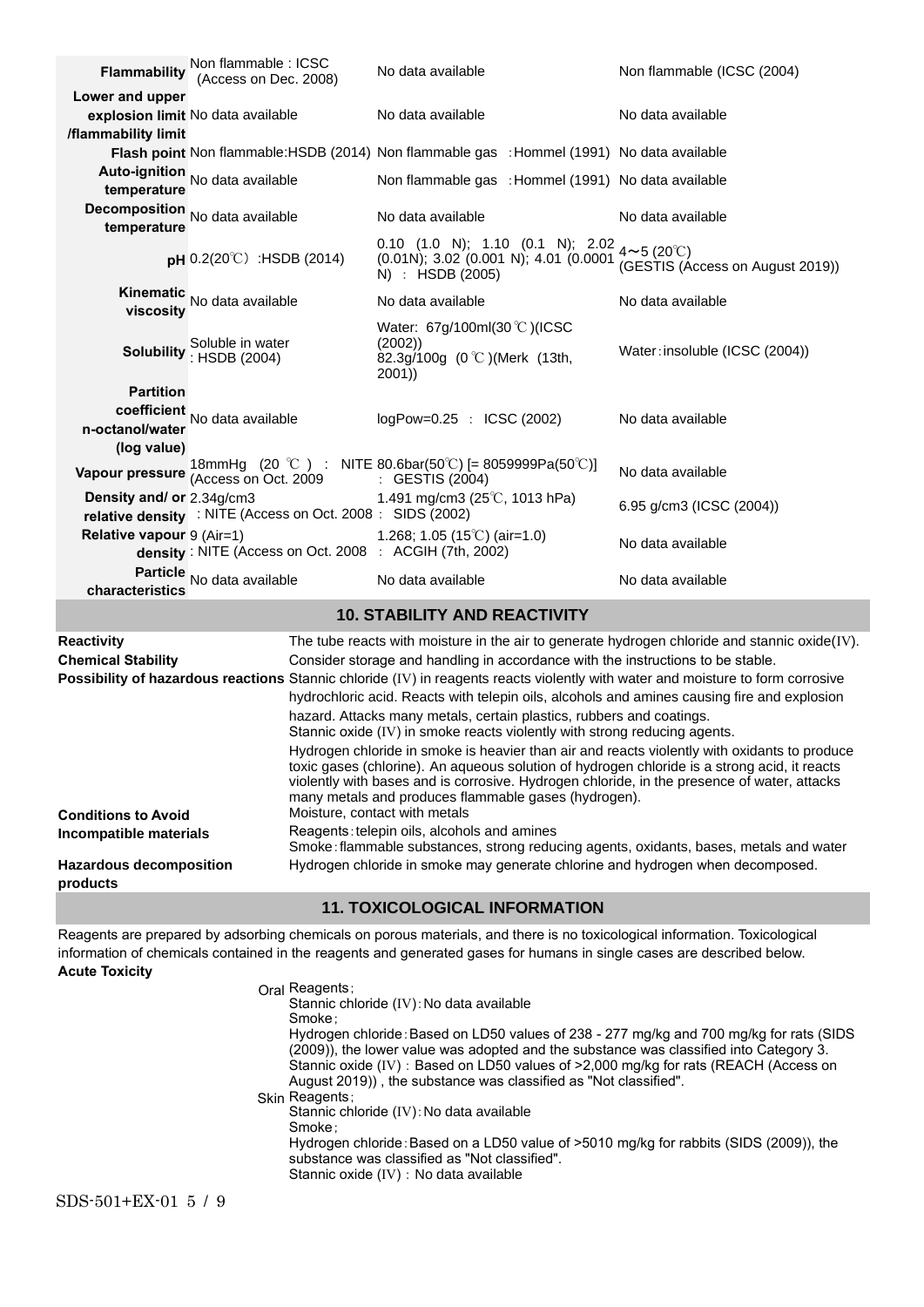|                                         | Reagents;                                                                                                                                                                                                                                                                                                                                                                                                                                                                                    |
|-----------------------------------------|----------------------------------------------------------------------------------------------------------------------------------------------------------------------------------------------------------------------------------------------------------------------------------------------------------------------------------------------------------------------------------------------------------------------------------------------------------------------------------------------|
|                                         | Stannic chloride (IV): Liquid (GHS definition)<br>Smoke:                                                                                                                                                                                                                                                                                                                                                                                                                                     |
|                                         | Inhalation Hydrogen chloride: Based on LC50 values of 4.2, 4.7 and 283 mg/L (4-hour equivalence:<br>1411, 1579 and 95,083 ppm, respectively) for rats (SIDS (2009)), the lowest value was                                                                                                                                                                                                                                                                                                    |
|                                         | adopted and the substance was classified into Category 3.<br>Stannic oxide (IV) : Solid (GHS definition)                                                                                                                                                                                                                                                                                                                                                                                     |
|                                         | Reagents;<br>Stannic chloride (IV): Based on the report of an LC50 value (4 hours) of 1.35 mg/L (=131                                                                                                                                                                                                                                                                                                                                                                                        |
|                                         | ppm) for rats for the vapor of this substance (vehicle: air with relative humidity >= 50%) (SIDS<br>(2009)), it was classified in Category 2. Besides, since the LC50 value is lower than 90% of<br>the saturated vapor concentration (23,692 ppm), the reference value in units of ppm was                                                                                                                                                                                                  |
|                                         | applied as a vapor without a mist. Moreover, in this report, there is a description (Test<br>Vapor substance vapor formed a white cloud in contact with the humidified air) indicating that<br>hydrogen chloride is generated by the reaction of this substance with moisture in the air as                                                                                                                                                                                                  |
|                                         | the vehicle. Based on this high-priority new information source (SIDS (2009)), the category<br>was revised.<br>Smoke:                                                                                                                                                                                                                                                                                                                                                                        |
|                                         | Hydrogen chloride: No data available<br>Stannic oxide (IV) : No data available                                                                                                                                                                                                                                                                                                                                                                                                               |
|                                         | Reagents;<br>Stannic chloride (IV): No data available                                                                                                                                                                                                                                                                                                                                                                                                                                        |
|                                         | Smoke;                                                                                                                                                                                                                                                                                                                                                                                                                                                                                       |
|                                         | mist Hydrogen chloride: Based on a LC50 value (aerosol) of 1.68 mg/L/1h (4-hour equivalence:<br>0.42 mg/L) for rats (SIDS (2009)), the substance was classified into Category 2.<br>Stannic oxide (IV) : Based on a LC50 value (aerosol) of >2.04 mg/L/4h for rats (REACH                                                                                                                                                                                                                    |
| Skin corrosion/irritation Reagents;     | (Access on August 2019)), the substance was classified as "Not classified".                                                                                                                                                                                                                                                                                                                                                                                                                  |
|                                         | Stannic chloride(IV): There is a report that in a skin irritation test in which this substance was<br>applied to rabbits for 1 or 4 hours (OECD TG 404), it showed corrosion (primary irritation                                                                                                                                                                                                                                                                                             |
|                                         | score is unknown) (SIDS (2009)). In addition, there is a report that in a skin irritation test with<br>rats, it is irritating to the skin at or above the concentration of 5% of this substance (SIDS<br>(2009)). From the above results, it was classified in Category 1. Besides, this substance is                                                                                                                                                                                        |
|                                         | classified as "C; R34" in EU DSD, and as "Skin Corr. 1B H314" in EU CLP.<br>Smoke;                                                                                                                                                                                                                                                                                                                                                                                                           |
|                                         | Hydrogen chloride: In a rabbit skin irritation test, application for 1 - 4-hour caused corrosion at<br>higher concentrations (SIDS (2009)). Skin irritation and ulceration with fur discoloration<br>occurred in mice and rats dermally exposed for 5 - 30 minutes (SIDS (2009)). In human<br>experiments, there are reports that contact caused slight to strong irritation, or ulceration and<br>severe burns to the skin (SIDS (2009)). Based on these data, the substance was considered |
|                                         | to have corrosive properties, and was classified into Category 1.<br>Stannic oxide (IV) : No data available                                                                                                                                                                                                                                                                                                                                                                                  |
| Serious eye damage/irritation Reagents; | Stannic chloride (IV): In an eye irritation test in which 0.1 mL of undiluted liquid of this                                                                                                                                                                                                                                                                                                                                                                                                 |
|                                         | substance was applied to rabbit eyes (washed or non-washed after 20 seconds), moderate to<br>severe corneal opacity, moderate iris hyperemia and moderate conjunctival redness were<br>observed in the washed group. Severe corneal opacity and extreme conjunctival whiteness<br>were observed in the non-washed group (SIDS (2009)). In addition, eye closure was                                                                                                                          |
|                                         | observed until 14 days later in the washed and the non-washed eye groups. From the above<br>results, it was classified in Category 1.<br>Smoke:                                                                                                                                                                                                                                                                                                                                              |
|                                         | Hydrogen chloride: The substance was classified as a skin corrosive substance. In eye                                                                                                                                                                                                                                                                                                                                                                                                        |
|                                         | damage and irritation tests, solutions of the substance, hydrochloric acid, was used as a test<br>substance. In animal tests including rabbit tests, high irritation, damage and corrosion to eyes<br>have been reported (SIDS (2002)). For humans, the concentrated solution can cause                                                                                                                                                                                                      |
|                                         | permanent damage and loss of sight (SIDS (2002)). Based on these data, the substance was<br>classified into Category 1. As relevant information, in EU classification, the substance is<br>classified into C; R34.                                                                                                                                                                                                                                                                           |
|                                         | Stannic oxide (IV) : In an eye irritation test using rabbits conforming to OECD TG 405, slight<br>conjunctival redness and edema were observed 1hour after application, but disappeared after<br>24 hours (REACH (Access on August 2019)), so the substance was classified as "Not                                                                                                                                                                                                           |
| Respiratory or skin sensitization       | classified".<br>Respiratory Sensitization:<br>Reagents;                                                                                                                                                                                                                                                                                                                                                                                                                                      |
|                                         | Stannic chloride (IV): No data available<br>Smoke;                                                                                                                                                                                                                                                                                                                                                                                                                                           |
|                                         | Hydrogen chloride: Since the substance is on the sensitizing chemical substance list by<br>Japanese Society of Occupational and Environmental allergy, the substance was classified<br>into Category 1. There is a report that after exposure to a cleaning product that contained<br>hydrogen chloride, the subject developed bronchospasm and still had marked asthma<br>symptoms 1 year after exposure that were triggered by exercise and inhalation of trivial                          |
|                                         | concentrations of irritants (ACGIH (2003)).<br>Stannic oxide (IV) : No data available                                                                                                                                                                                                                                                                                                                                                                                                        |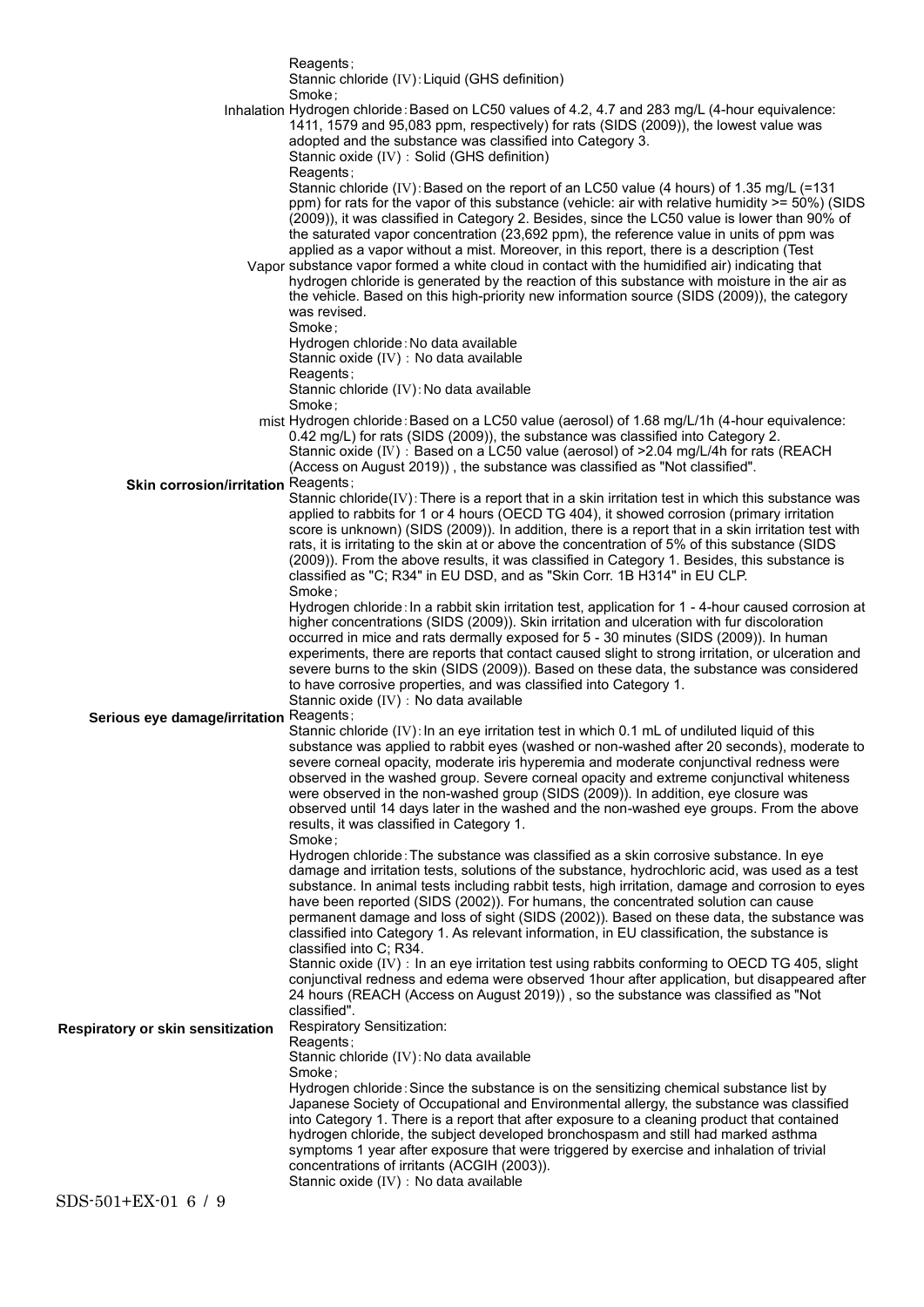|                               | Skin Sensitization:                                                                                                                                                                                                                                                                                                                                                                                                                                                                                                                                                                                                                                                                                                                                                                                                                                                                                                                                                                          |
|-------------------------------|----------------------------------------------------------------------------------------------------------------------------------------------------------------------------------------------------------------------------------------------------------------------------------------------------------------------------------------------------------------------------------------------------------------------------------------------------------------------------------------------------------------------------------------------------------------------------------------------------------------------------------------------------------------------------------------------------------------------------------------------------------------------------------------------------------------------------------------------------------------------------------------------------------------------------------------------------------------------------------------------|
|                               | Reagents;<br>Stannic chloride (IV): Classification not possible due to lack of data. Besides, there is a report<br>that in a sensitization test in which this substance was applied to rats, no sensitization was<br>observed (SIDS (2009)). However, since it is not a test method according to the guidelines<br>and the details of the results and others are unknown, the data were judged insufficient for<br>use in classification.<br>Smoke:                                                                                                                                                                                                                                                                                                                                                                                                                                                                                                                                          |
|                               | Hydrogen chloride: A guinea pig maximization test and a mouse ear swelling test<br>demonstrated negative results (SIDS (2009)) for the substance. In a human test using fifty<br>volunteers, none gave a positive reaction in a challenge application, $10 - 14$ days after the<br>final induction application (SIDS (2009)). The substance was classified as "Not classified".<br>Stannic oxide (IV) : SI values in the mouse local lymph node assay that conforms to OECD<br>TG 429 (LLNA) is not calculates, it is judged as negative (REACH (Access on August<br>2019)), so the substance was classified as "Not classified".                                                                                                                                                                                                                                                                                                                                                            |
| <b>Germ cell mutagenicity</b> | Reagents;<br>Stannic chloride (IV): Classification not possible due to lack of data. There are no in vivo<br>data. As for in vitro, it was negative in a bacterial reverse mutation test and positive in a<br>chromosome aberration test, a micronucleus test and a sister chromatid exchange test with<br>cultured mammalian cells (SIDS (2009), ATSDR (2005), CICAD 65 (2005)).<br>Smoke:                                                                                                                                                                                                                                                                                                                                                                                                                                                                                                                                                                                                  |
|                               | Hydrogen chloride: Classification not possible due to lack of data from in vivo mutagenicity<br>tests. From in vitro mutagenicity tests, there is a report of a negative Ames test and a positive<br>result (which is considered to be an artifact due to the low pH) chromosome aberration test<br>(SIDS (2009)).<br>Stannic oxide (IV) : No data available                                                                                                                                                                                                                                                                                                                                                                                                                                                                                                                                                                                                                                 |
| Carcinogenicity               | Reagents;                                                                                                                                                                                                                                                                                                                                                                                                                                                                                                                                                                                                                                                                                                                                                                                                                                                                                                                                                                                    |
|                               | Stannic chloride (IV): No data available<br>Smoke ;                                                                                                                                                                                                                                                                                                                                                                                                                                                                                                                                                                                                                                                                                                                                                                                                                                                                                                                                          |
|                               | Hydrogen chloride: Based on the classifications of "Group 3" in IARC (1992) and "A4" in<br>ACGIH (2003), the substance was classified as "Not classified". As relevant information, no                                                                                                                                                                                                                                                                                                                                                                                                                                                                                                                                                                                                                                                                                                                                                                                                       |
|                               | evidence of carcinogenicity was observed in rat and mouse carcinogenicity tests (SIDS<br>(2009)). Epidemiologic tests did not suggest an association between exposure to hydrogen<br>chloride and cancer development (IARC 54 (1992), PATTY (5th, 2001)).<br>Stannic oxide (IV) : No data available                                                                                                                                                                                                                                                                                                                                                                                                                                                                                                                                                                                                                                                                                          |
| <b>Reproductive toxicity</b>  | Reagents;                                                                                                                                                                                                                                                                                                                                                                                                                                                                                                                                                                                                                                                                                                                                                                                                                                                                                                                                                                                    |
|                               | Stannic chloride (IV): No data available<br>Smoke ;                                                                                                                                                                                                                                                                                                                                                                                                                                                                                                                                                                                                                                                                                                                                                                                                                                                                                                                                          |
|                               | Hydrogen chloride: In rat and mice tests by exposure during gestation period, there were no<br>adverse effects on fetal development, however, classification was not possible since there are<br>no data for effects on sexual function and fertility by exposure before mating or gestation.<br>Stannic oxide (IV) : No data available                                                                                                                                                                                                                                                                                                                                                                                                                                                                                                                                                                                                                                                      |
| <b>STOT-single exposure</b>   | Reagents;<br>Stannic chloride (IV): Inorganic tin compounds are irritating to the mucosa (ATSDR (2005),<br>HSDB (Access on July 2014)). There is a report of labored respiration, gasping, nasal and<br>oral discharge, reduced response to noise and wet fur at 0.29-3.08 mg/L vapor by inhalation<br>exposure to rats (SIDS (2009)).                                                                                                                                                                                                                                                                                                                                                                                                                                                                                                                                                                                                                                                       |
|                               | Since this substance was judged irritating to the respiratory tract from the above, it was<br>classified in Category 3 (respiratory tract irritation).<br>Smoke ;                                                                                                                                                                                                                                                                                                                                                                                                                                                                                                                                                                                                                                                                                                                                                                                                                            |
|                               | Hydrogen chloride: In humans, inhalation exposure caused symptoms such as dyspnea,<br>laryngitis, bronchitis, bronchoconstriction, pneumonia and edema. Inflammation and necrosis<br>of the upper respiratory tract and pulmonary edema have also been reported (DFGOT vol. 6<br>(1994), PATTY (5th, 2001), IARC 54 (1992), ACGIH (2003)). In animal tests, toxic effects with<br>morphological change of the lung and bronchus such as bronchitis with mucosal necrosis,<br>pulmonary edema, hemorrhage, and thrombus were observed at dose levels within the<br>guidance value range for Category 1 (ACGIH (2003), SIDS (2009)). Based on the information<br>for humans and animals, the substance was classified into Category 1 (respiratory system).                                                                                                                                                                                                                                    |
| <b>STOT-repeated exposure</b> | Stannic oxide (IV) : No data available<br>Reagents;                                                                                                                                                                                                                                                                                                                                                                                                                                                                                                                                                                                                                                                                                                                                                                                                                                                                                                                                          |
|                               | Stannic chloride (IV): In an epidemiological survey of 267 workers in a glass bottle<br>manufacturing plant, respiratory symptoms such as wheezing, cough, chest pain and<br>dyspnea occurred in workers exposed to fumes of this substance, the reason of which was<br>considered to be the respiratory tract irritation by exposure to hydrogen chloride formed in the<br>process of mixing this substance with water on heating (SIDS (2009), CICAD 65 (2005)).<br>Therefore, since respiratory tract symptoms were expected to occur by inhalation of hydrogen<br>chloride derivatively formed by hydrolysis of this substance in the workplaces handling this<br>substance, it was classified in Category 1 (respiratory organs). In addition, there are reports<br>that stannic oxide (IV), which is formed simultaneously by hydrolysis, causes pneumoconiosis<br>(stannosis) in humans (SIDS (2009), ATSDR (2005)), and this also corresponds to Category<br>1 (respiratory organs). |
|                               | On the other hand, in experimental animals, although there are no findings on exposure to<br>this substance, histopathological changes in the nasal cavity were observed in rats and mice                                                                                                                                                                                                                                                                                                                                                                                                                                                                                                                                                                                                                                                                                                                                                                                                    |
| SDS-501+EX-01 7 / 9           |                                                                                                                                                                                                                                                                                                                                                                                                                                                                                                                                                                                                                                                                                                                                                                                                                                                                                                                                                                                              |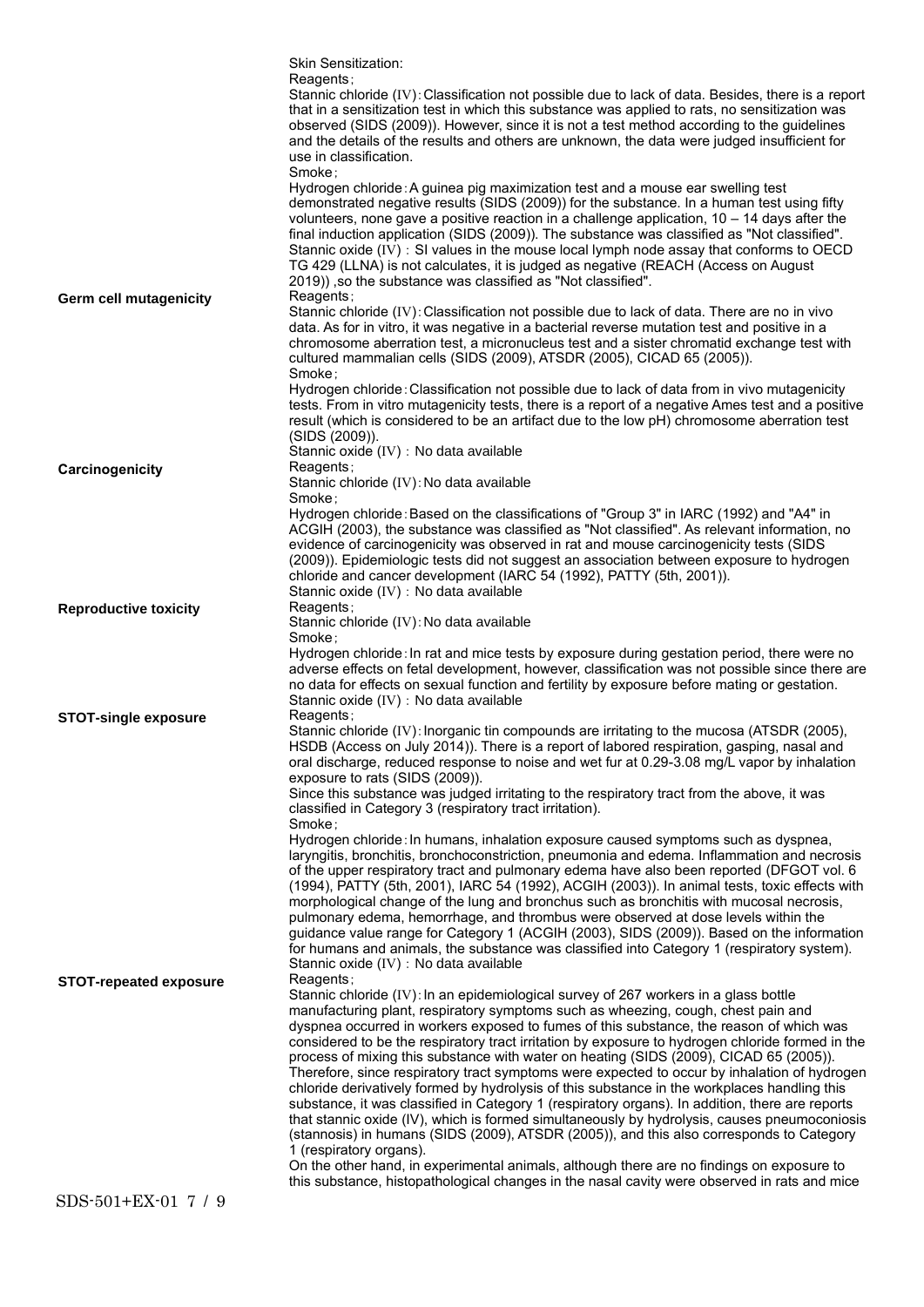| <b>Aspiration hazard</b>                                                                                                                            | that inhaled hydrogen chloride mist for 90 days (SIDS (2009)).<br>Besides, as for stannous chloride (ID: 56; CAS RN: 7772-99-8), a related substance, it was<br>considered that no respiratory tract effects occur in humans because it is unlikely to generate<br>"hydrogen chloride or hydrochloric acid" or "stannous oxide (II)" by reaction with moisture in<br>the air, unlike this substance. However, based on the findings on experimental animals<br>through the oral route, the liver, kidney and hemal system were adopted as the target organs.<br>On the other hand, there were no experimental animal data for this substance, so it was<br>impossible to identify the target organs. Therefore, the classification results were different<br>between the two substances (refer to the classification results of stannous chloride (ID: 56;<br>CAS RN: 7772-99-8)).<br>Smoke:<br>Hydrogen chloride: There are 2 or more reports for humans in which repeated exposure<br>caused tooth damage by erosion (SIDS (2002), EHC 21 (1982), DFGOT vol. 6 (1994), PATTY<br>(5th, 2001)). Additionally, an increase in the frequency of chronic bronchitis was reported<br>(DFGOT vol. 6 (1994)). Based on the information, the substance was classified into Category<br>1 (tooth, respiratory system).<br>Stannic oxide (IV) : Inhalation exposure to tin (oxide) dust and fume is known to cause tin<br>pneumoconiosis (mild pneumoconiosis) (ACGIH $(7th,2019)$ ). Therefore it was classified as<br>Category 1 (lungs) because the effect on the lungs has been shown in humans.<br>Reagents;<br>Stannic chloride (IV): No data available<br>Smoke:<br>Hydrogen chloride: Gas (GHS definition)<br>Stannic oxide (IV) : No data available |  |
|-----------------------------------------------------------------------------------------------------------------------------------------------------|-----------------------------------------------------------------------------------------------------------------------------------------------------------------------------------------------------------------------------------------------------------------------------------------------------------------------------------------------------------------------------------------------------------------------------------------------------------------------------------------------------------------------------------------------------------------------------------------------------------------------------------------------------------------------------------------------------------------------------------------------------------------------------------------------------------------------------------------------------------------------------------------------------------------------------------------------------------------------------------------------------------------------------------------------------------------------------------------------------------------------------------------------------------------------------------------------------------------------------------------------------------------------------------------------------------------------------------------------------------------------------------------------------------------------------------------------------------------------------------------------------------------------------------------------------------------------------------------------------------------------------------------------------------------------------------------------------------------------------------------------------|--|
|                                                                                                                                                     | <b>12. ECOLOGICAL INFORMATION</b>                                                                                                                                                                                                                                                                                                                                                                                                                                                                                                                                                                                                                                                                                                                                                                                                                                                                                                                                                                                                                                                                                                                                                                                                                                                                                                                                                                                                                                                                                                                                                                                                                                                                                                                   |  |
| <b>Toxicity</b><br><b>Persistence and degradability</b><br><b>Bioaccumulative potential</b><br><b>Mobility in Soil</b><br>Hazard to the ozone layer | Reagents;<br>Stannic chloride (IV): This substance readily decomposes in water and produces hydrochloric<br>acid, pH drop by which is thought to cause effects to aquatic organisms. Because it is<br>described that crustacea (Daphnia magna) is one of the most sensitive species from the<br>results of tests using hydrochloric acid (SIDS, 2002), and the minimum concentration of<br>hydrolyzed SnCl4 that would result in a similar pH/concentration of aqueous HCI, assuming<br>complete hydrolysis, would be about 8.8 mg SnCl4/L in an unbuffered solution (SIDS, 2007),<br>it was classified in Category 2.<br>Smoke:<br>Hydrogen chloride: Classified into Category 1 from its 48h-EC50 = 0.492 mg/L for Crustacea<br>(Daphnia magna) (SIDS, 2005), etc.<br>Stannic oxide (IV) : No data available<br>Reagents;<br>Stannic chloride (IV): Reliable chronic toxicity data were not obtained. It was classified in<br>Category 2 in acute toxicity, but it is estimated to be largely due to a drop of pH by<br>hydrochloric acid produced, and it was judged to be inappropriate to use the classification<br>result in acute toxicity for classification in chronic toxicity. Therefore, it was classified as<br>"Classification not possible."<br>Smoke;<br>Hydrogen chloride: Classified into Not classified since the toxicity is mitigated in<br>environmental water by buffer action though it is considered to be a factor of toxicity that<br>water solution becomes strongly acidic.<br>Stannic oxide (IV) : No data available<br>No data available<br>No data available<br>No data available                                                                                                                                   |  |
|                                                                                                                                                     | <b>13. DISPORSAL CONSIDERATIONS</b>                                                                                                                                                                                                                                                                                                                                                                                                                                                                                                                                                                                                                                                                                                                                                                                                                                                                                                                                                                                                                                                                                                                                                                                                                                                                                                                                                                                                                                                                                                                                                                                                                                                                                                                 |  |
| <b>Disposal methods</b><br><b>Pollution Containers and</b>                                                                                          | If unreacted reagents still remain in the glass tube, it reacts with moisture in the air to<br>generate hydrogen chloride. Dispose of the tube after being immersed in a lot of water (e.g.<br>1L) or after all the reagents are consumed.<br>When the smoke tube is soaked in water, water is acidic. Should be disposed properly in<br>accordance with local regulations.<br>Alternatively, neutralize with sodium bicarbonate (baking soda) in a well-ventilated place or<br>local exhaust ventilation before disposal. (For example, use 1L of 5w/v% sodium bicarbonate<br>aqueous solution for six unused tubes.) Use caution because carbon dioxide and other<br>substances may be generated during the neutralization process.<br>This smoke tubes do not contain any hazardous components. Should be disposed properly in<br>accordance with local regulations.<br>When the tube is broken, employ 'ACCIDENTAL RELEASE MEASURES' under section 6.<br>Should be disposed properly in accordance with local regulations.<br>This smoke tubes do not contain any hazardous components. Should be disposed properly in                                                                                                                                                                                                                                                                                                                                                                                                                                                                                                                                                                                                                          |  |
| <b>Wrappings</b>                                                                                                                                    | accordance with local regulations.                                                                                                                                                                                                                                                                                                                                                                                                                                                                                                                                                                                                                                                                                                                                                                                                                                                                                                                                                                                                                                                                                                                                                                                                                                                                                                                                                                                                                                                                                                                                                                                                                                                                                                                  |  |
| <b>14. TRANSPORT INFORMATION</b>                                                                                                                    |                                                                                                                                                                                                                                                                                                                                                                                                                                                                                                                                                                                                                                                                                                                                                                                                                                                                                                                                                                                                                                                                                                                                                                                                                                                                                                                                                                                                                                                                                                                                                                                                                                                                                                                                                     |  |